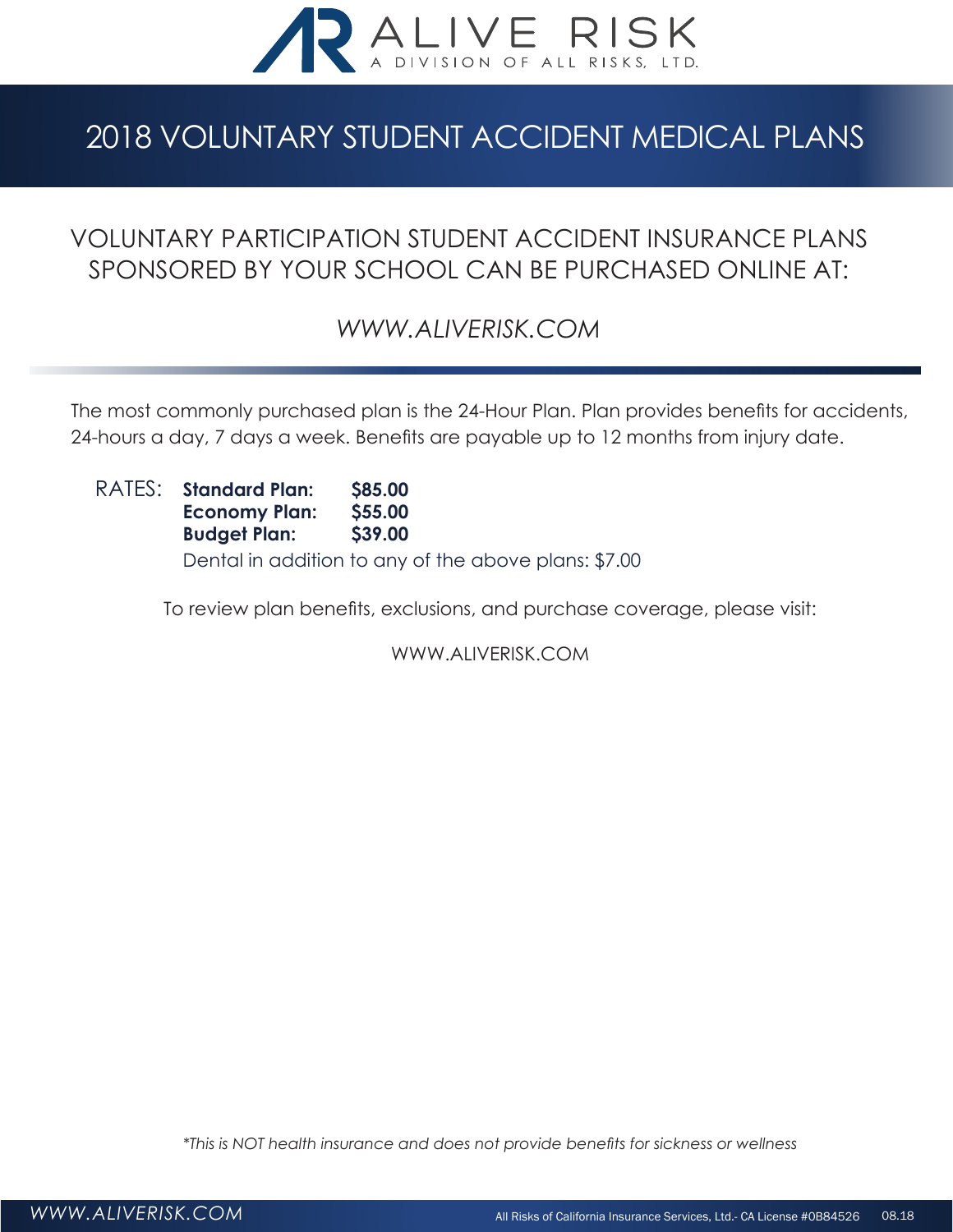

## 2018 VOLUNTARY STUDENT ACCIDENT MEDICAL PLANS

#### ELIGIBILITY: All Students of the Policyholder

#### TYPE OF COVERAGE: Voluntary Full Excess Accident Medical

Benefits are payable to the applicable maximum for Covered Accident Medical expenses that are not recoverable from another Plan providing accident medical expense benefits. If the insured person is not covered by another Plan, these benefits are payable as primary benefits up to the limits described in the Benefit Schedule, for the Plan purchased.

## **PLAN DESCRIPTIONS & RATES:**

#### SCHOOL TIME COVERAGE:

- School term on school premises while school is in session and during school sponsored and supervised activities on and off premises
- Includes participation in interscholastic sports, excluding any participation in senior high interscholastic football grades 10-12. 9th Grade football is included
- Summer Recreation Activities sponsored and supervised by the school
- Travel to and from school sponsored activities while in a vehicle furnished by the policyholder

#### Standard Plan: \$36.00 Economy Plan: \$28.00 Budget Plan: \$13.00

#### FOOTBALL COVERAGE FOR:

- Practice and participation in senior high interscholastic tackle football fall and spring sessions
- Includes coverage for all other sports and school time sponsored and supervised activities as described in the School Time Plan
- Travel to and from school sponsored activities while in a vehicle furnished by the policyholder

#### Standard Plan: \$143.00 Economy Plan: \$99.00 Budget Plan: \$49.00

#### SPRING FOOTBALL COVERAGE FOR:

- New players participating in spring training who have not purchased Football Coverage
- Travel to and from school sponsored activities while in a vehicle furnished by the policyholder

#### Standard Plan: \$57.00 Economy Plan: \$39.00 Budget Plan: \$20.00

#### 24 HOUR COVERAGE FOR:

- 24 hour, 7 days a week coverage with benefits payable up to 12 months from injury date.
- School sponsored and supervised and supervised activities and sports, excluding senior high interscholastic (grades 10-12) football.
- Travel to and from school sponsored activities while in a vehicle furnished by the policyholder

Standard Plan: \$85.00 Economy Plan: \$55.00 Budget Plan: \$39.00

#### EXTENDED DENTAL:

- Add on coverage when purchasing School Time, 24 Hour or Football Coverage
- Benefits up to a maximum of \$10,000

#### Rate: \$7.00